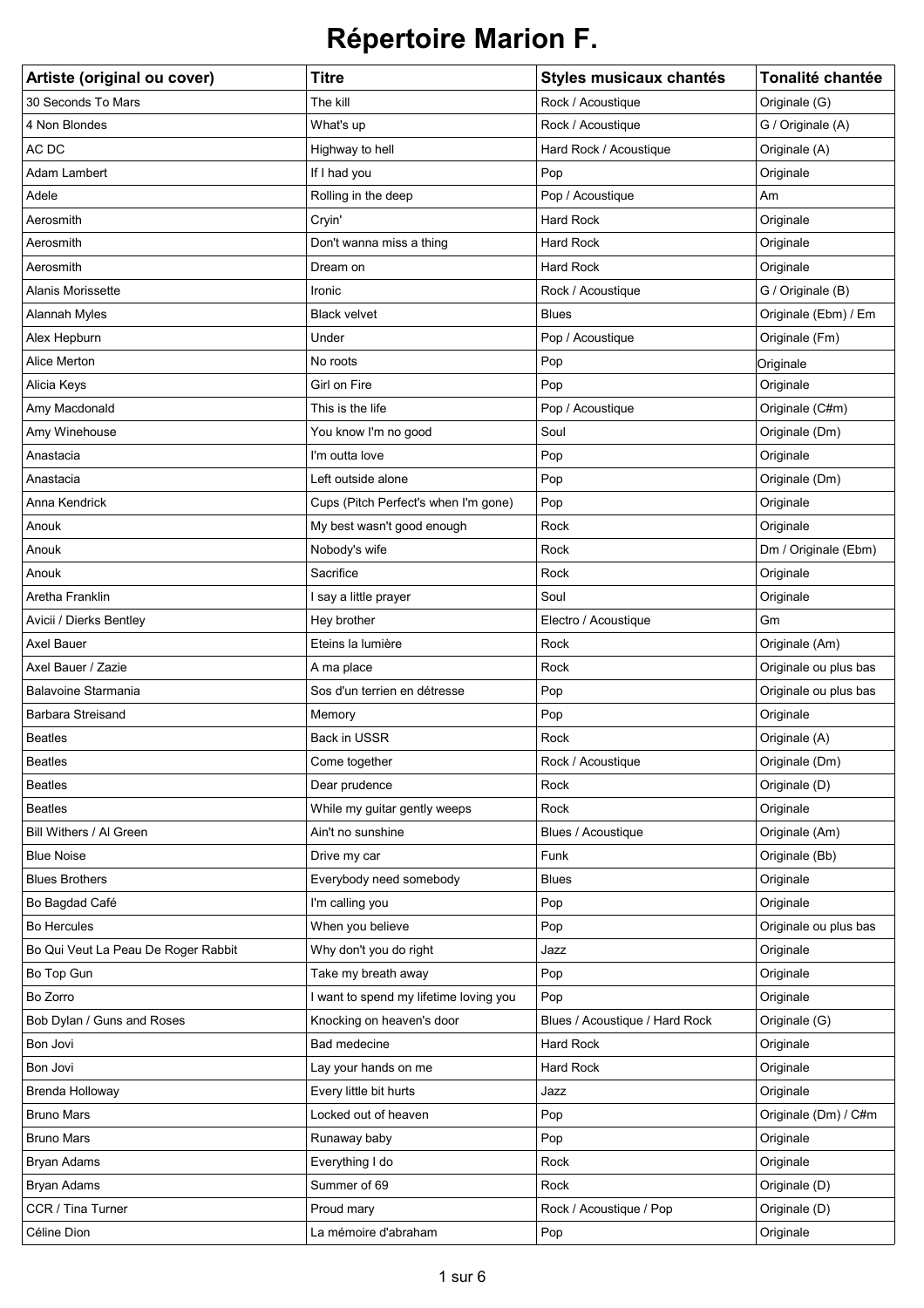| <b>Colbie Caillat</b>                    | <b>Bubbly</b>              | Pop / Acoustique          | Originale             |
|------------------------------------------|----------------------------|---------------------------|-----------------------|
| Coors                                    | Runaway                    | Pop                       | Originale             |
| Cranberries                              | Zombie                     | Rock / Acoustique         | Originale (Em)        |
| Daft Punk                                | Get lucky                  | Electro                   | Originale (Bm)        |
| Daniel Balavoine                         | Tous les cris les SOS      | Pop                       | Originale             |
| Daughtry                                 | Crawling back to you       | Rock                      | Originale (C#m)       |
| Deep Purple                              | Sloke on the water         | Rock                      | Originale (Gm)        |
| <b>DHT</b>                               | Listen to your heart       | Pop                       | Originale             |
| Diana Krall                              | Cry me a river             | Jazz                      | Originale             |
| <b>Dire Straits</b>                      | Sultans of swing           | Rock                      | Originale (Dm)        |
| <b>DNCE</b>                              | Cake by the ocean          | Pop                       | Originale (Em)        |
| <b>DNCE</b>                              | Cake by the ocean          | Pop                       | Originale             |
| <b>Dolly</b>                             | Je ne veux pas rester sage | Rock                      | Originale             |
| Donna Summer                             | Hot stuff                  | Disco                     | F#m                   |
| Doobie Brothers                          | Long train running         | Rock / Acoustique         | Originale (Gm)        |
| Doors / Aerosmith                        | Love me two times          | Rock / Acoustique         | Fm                    |
| Dream Theater                            | Another day                | <b>Metal Progressif</b>   | Originale             |
| Dream Theater                            | Pull me under              | <b>Metal Progressif</b>   | Originale             |
| <b>Dusty Springfield</b>                 | Son of a preacher man      | Soul                      | Originale             |
| Eagle Eye Cherry                         | Save tonight               | Pop / Acoustique          | Originale (Am)        |
| Eagles                                   | Hotel california           | Rock                      | Originale (Bm)        |
| Ed Sheeran                               | Perfect                    | Pop                       | Originale             |
| Eiffel                                   | A tout moment la rue       | Pop / rock / acoustique   | Originale             |
| <b>Elvis Presley</b>                     | Can't help falling in love | Pop                       | Originale             |
| Emeli Sande                              | Next to me                 | Pop / Acoustique          | Originale (C)         |
| Eric Clapton                             | Cocaïne                    | Blues / Acoustique        | Originale (E)         |
| Eric Clapton                             | Layla                      | Blues / Acoustique        | Em                    |
| Eric Clapton                             | Sweet home chicago         | Blues / Acoustique        | Originale (E)         |
| Eric Clapton                             | Tears in heaven            | Blues / Acoustique        | Originale (A)         |
| Eric Clapton / Bob Marley                | shot the sheriff           | <b>Blues</b>              | Originale (Gm)        |
| Europe                                   | Rock the night             | Hard Rock                 | Originale (Em)        |
| Europe                                   | The final countdown        | Hard Rock                 | Originale             |
| Evanescence                              | Bring me to life           | Hard Rock                 | Originale (E)         |
| Evanescence                              | Good enough                | Rock                      | Originale ou plus bas |
| Evanescence                              | My immortal                | Rock                      | Originale             |
| <b>Florent Pagny</b>                     | Chanter                    | Pop                       | Originale             |
| Foo Fighters                             | The pretender              | Rock                      | Originale             |
| <b>Francis Cabrel</b>                    | Je l'aime à mourir         | Pop                       | Originale             |
| Francis Cabrel / Isabelle. Boulay        | C'était l'hiver            | Pop                       | Originale             |
| Frero Delavega                           | Le chant des sirènes       | Pop / Acoustique          | Originale             |
| G <sub>3</sub>                           | Going Down                 | Blues / rock / acoustique | Originale             |
| Gary Jules                               | Mad world                  | Pop                       | Originale             |
| Georges Gershwin (impro Vocale)          | Summertime                 | Jazz                      | Originale             |
| Georges Mickael - Seether                | Careless whisper           | Pop / Acoustique / Metal  | Originale             |
| Gérald De Palmas                         | Regardes moi bien en face  | Rock / Acoustique         | <b>Bm</b>             |
| Gérald De Palmas                         | Sur la route               | Rock                      | Originale (E)         |
| Gérald De Palmas                         | Une seule vie              | Pop / Acoustique          | Originale             |
| Geri Halliwell (The Weather girls cover) | It's raining men           | Pop                       | Originale             |
| Grace                                    | Imagine one day            | Reggae / Acoustique       | Originale (Dm)        |
| <b>Guns And Roses</b>                    | Civil war                  | Hard Rock                 | Originale             |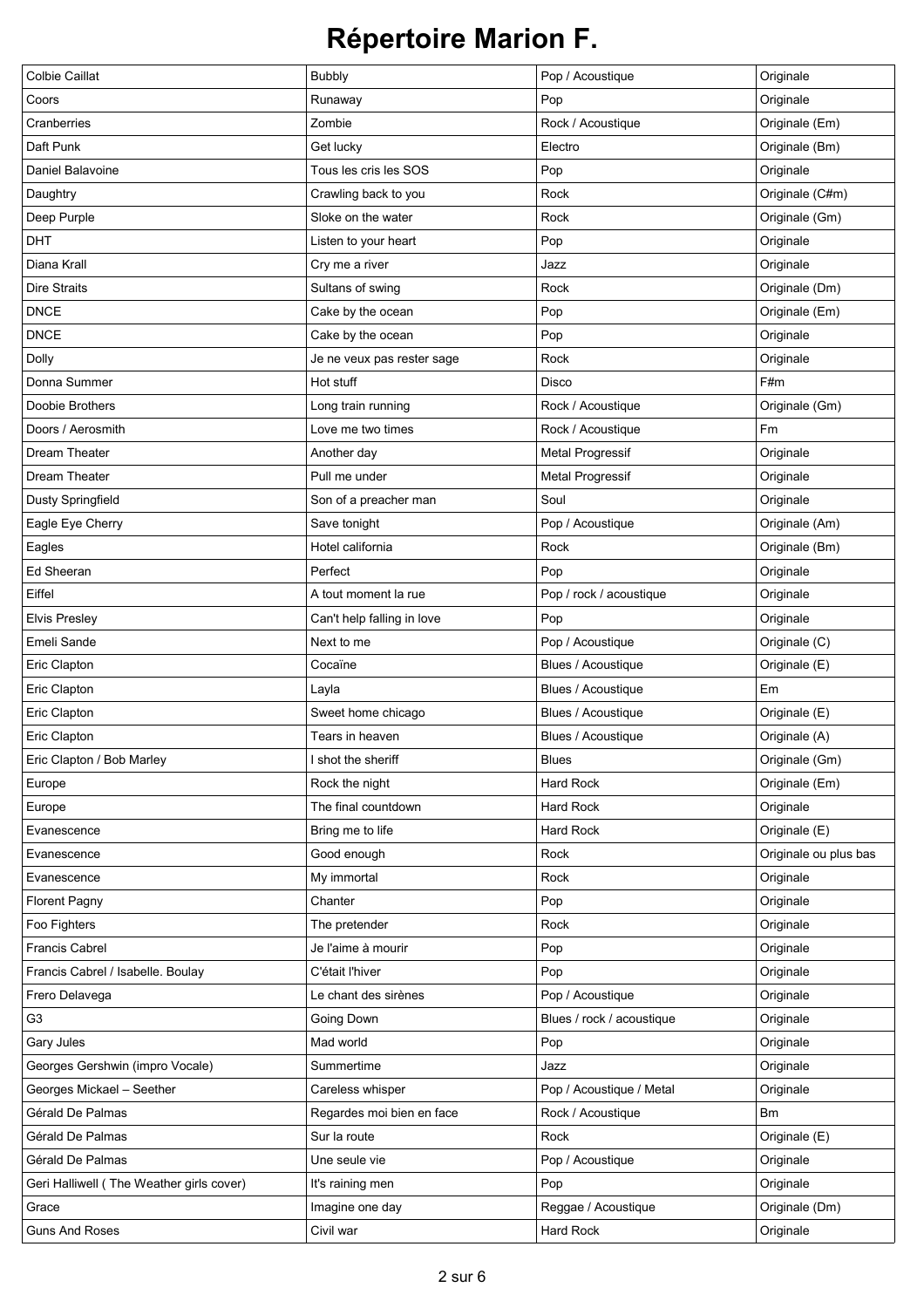| <b>Guns And Roses</b>                         | Don't cry                       | <b>Hard Rock</b>                    | Originale ou plus bas |
|-----------------------------------------------|---------------------------------|-------------------------------------|-----------------------|
| <b>Guns And Roses</b>                         | Paradise city                   | <b>Hard Rock</b>                    | Originale ou plus bas |
| Halestorm (Lady Gaga cover)                   | <b>Bad Romance</b>              | Rock / Metal                        | Originale (G#m)       |
| Hoobastank                                    | The reason                      | Rock / Acoustique                   | Originale (E)         |
| Imany                                         | Silver lining (clap your hand)  | Pop / Acoustique                    | Originale (Dm)        |
| Imelda May / Grace Jones                      | <b>Tainted love</b>             | Rock                                | Originale (Cm)        |
| Indochine                                     | J'ai demandé à la lune          | Pop                                 | Originale             |
| Iron Maiden                                   | <b>Wasting love</b>             | Hard Rock / Acoustique              | Originale (Em)        |
| Iron Maiden / Ryan Addams                     | Wasted years                    | Hard Rock / Acoustique              | Originale             |
| Jacques Brel / Céline Dion                    | Quand on a que l'amour          | Pop                                 | Originale             |
| James Blunt                                   | No bravery                      | Pop                                 | Originale             |
| Jean Ferrat                                   | Que serais-je sans toi          | Pop                                 | Originale             |
| Jean-Jacques Goldman                          | A nos actes manqués             | Pop                                 | Originale             |
| Jean-Jacques Goldman                          | Envole-moi                      | Pop                                 | Originale (Em)        |
| Jean-Jacques Goldman                          | Il suffira d'un signe           | Pop                                 | Originale (D)         |
| Jean-Jacques Goldman                          | Là bas                          | Pop                                 | Originale             |
| Jean-Jacques Goldman                          | Puisque tu pars                 | Pop                                 | Originale             |
| Jean-Jacques Goldman                          | Quand la musique est bonne      | Pop                                 | Originale (Gm)        |
| Jean-Jacques Lafon                            | Le géant de papier              | Pop                                 | Originale             |
| Jeanne Moreau / Vanessa Paradis               | Le tourbillon de la vie         | Pop                                 | Originale             |
| Jimi Hendrix                                  | Little wing                     | Rock                                | Originale (Ebm)       |
| Joan Jett                                     | I love rock and roll            | Rock / Acoustique                   | Originale (Em)        |
| Joan Osborne                                  | One of us                       | Pop                                 | Originale (F#m)       |
| John Lennon / A Perfect Circle                | Imagine                         | Pop / Acoustique / Metal progressif | Originale             |
| Johnny Hallyday                               | Allumer le feu                  | Rock                                | Originale             |
| Johnny Hallyday                               | L'envie                         | Rock                                | Originale             |
| Johnny Hallyday / David Hallyday              | Sang pour sang                  | Pop                                 | Originale             |
| Journey                                       | Separate ways                   | Hard Rock                           | Originale             |
| Julian Lennon / Tears For Fears / Ben E. King | Stand by me                     | Pop                                 | Originale (G)         |
| Justin Bieber                                 | Love youself                    | Pop / Acoustique                    | Originale             |
| K's Choice                                    | Not an addict                   | Rock                                | Originale             |
| Kansas / Bryan May                            | Dust in the wind                | Pop / Acoustique                    | Originale (Am)        |
| <b>Katy Perry</b>                             | I kissed the girl               | Pop                                 | Originale (Am)        |
| <b>Kt Thunstall</b>                           | Black horse and the cherry tree | Pop / Acoustique                    | Originale (Em)        |
| Lara Fabian                                   | Bambina                         | Pop                                 | Originale             |
| Led Zeppelin                                  | Staiway to heaven               | Hard Rock                           | Originale             |
| Led Zeppelin                                  | Whole lotta love                | Rock                                | Originale             |
| Lenny Kravitz                                 | Always on the run               | Rock                                | Originale (Em)        |
| Lenny Kravitz                                 | Are you gonna go my way         | Rock                                | Originale (E)         |
| Les Enfoirés / Françoise Hardy                | L'amitié                        | Pop                                 | Originale             |
| Linkin Park                                   | Numb                            | Metal / Acoustique                  | Originale (Gbm)       |
| Linkin Park                                   | Sharp Edges                     | Pop                                 | Originale             |
| Linkin Park                                   | What I've done                  | Rock                                | Originale             |
| Lucy Hale                                     | Bless myself                    | Pop                                 | Originale             |
| Lucy Hale                                     | Make you believe                | Pop                                 | Originale             |
| Lynyrd Skynyrd                                | Sweet home alabama              | Blues / Acoustique                  | Originale (D)         |
| М                                             | La bonne étoile                 | Pop / Acoustique                    | Originale             |
| Mariah Carey                                  | Hero                            | Pop                                 | Originale             |
| Marvin Gaye                                   | Ain't no mountain high enough   | Soul                                | Originale             |
| Matmatah                                      | Lésine pas                      | Rock / Acoustique                   | Originale (E)         |
|                                               |                                 |                                     |                       |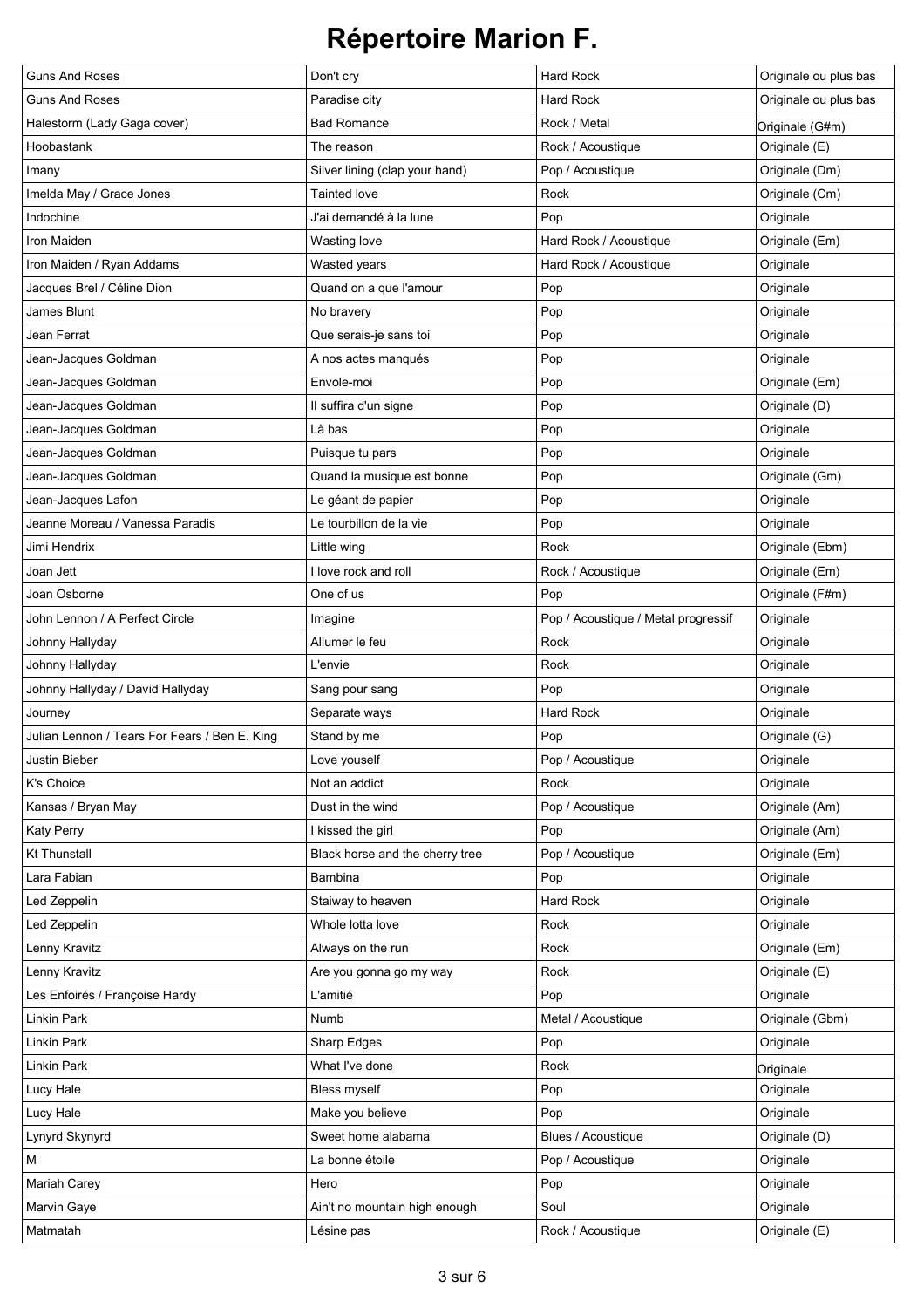| Megadeth                    | A tout le monde                    | <b>Hard Rock</b>  | Originale       |
|-----------------------------|------------------------------------|-------------------|-----------------|
| Megadeth                    | Countdown to extinction            | <b>Hard Rock</b>  | Originale       |
| Metallica                   | Enter sandman                      | Metal             | Originale       |
| Metallica                   | Nothing else matters               | Metal             | Originale       |
| Metallica                   | Welcome home (sanitarium)          | Metal             | Originale       |
| Michael Jackson             | <b>Billie Jean</b>                 | Pop / Acoustique  | Originale       |
| Michael Sambello / Firewind | Maniac                             | Pop / Metal       | Originale       |
| Midnight Oil                | Beds are burning                   | Rock / Acoustique | Originale (Em)  |
| Moulin Rouge                | Lady marmelade                     | Pop               | Originale       |
| Muse                        | Hysteria                           | Rock              | Originale       |
| Muse                        | Muscle museum                      | Rock              | Originale       |
| Muse                        | Time is running out                | Rock              | Originale       |
| Muse / Nina Simone          | Feeling good                       | Rock / Jazz       | Originale       |
| Nancy Sinatra               | These boots are made for walking   | Rock / Acoustique | Originale (E)   |
| Natalie Imbruglia           | On the run                         | Pop               | Originale       |
| Natalie Imbruglia           | Torn                               | Pop               | Originale (F)   |
| Neil Young                  | Rockin' in a free world            | Rock              | Originale (Em)  |
| Niagara                     | J'ai vu                            | Rock              | Originale (E)   |
| Nickelback                  | How you remind me                  | Rock              | Originale       |
| Nightwish                   | Ever dream (wacken 2013)           | Metal             | Е               |
| Nino Ferrer                 | Le sud                             | Pop               | Originale       |
| Nirvana                     | Smells like teen spirit            | Rock              | Originale (Fm)  |
| Nirvana (David Bowie cover) | The man who sold the world         | Rock / Acoustique | Originale       |
| No Doubt                    | Don't speak                        | Rock              | Originale       |
| Noa                         | I don't know                       | Pop               | Originale       |
| Noir Désir                  | Comme elle vient                   | Rock / Acoustique | Originale       |
| Noir Désir                  | Un homme pressé                    | Rock              | Originale (A)   |
| Norah Jones                 | Don't know why                     | Jazz              | Originale (Bb)  |
| Oasis                       | Wonderwall                         | Rock / Acoustique | Originale (F#m) |
| Olivia Ruiz                 | J'traine des pieds                 | Pop               | Originale (Em)  |
| Otis Redding                | Sitting on the dock of the bay     | Soul / Acoustique | Originale (G)   |
| Pantera                     | Cemetery gates                     | Metal             | Originale       |
| Patricia Kaas               | Mademoiselle chante le blues       | Pop               | Originale       |
| <b>Patrick Bruel</b>        | J'te mentirais                     | Pop               | Originale       |
| Patti Smith                 | Because the night                  | Rock / Acoustique | Originale (Bm)  |
| Peggy Lee                   | Fever                              | Jazz              | Originale (Am)  |
| Peggy Lee / Amy Irving      | Why don't you do right             | Jazz              | Originale       |
| Phil Collins                | Easy lover                         | Pop               | Originale       |
| Phil Collins / Daughtry     | In the air tonight                 | Pop / Acoustique  | Originale (Dm)  |
| Pink                        | Fucking perfect                    | Pop / Acoustique  | Originale       |
| Pink                        | Misery                             | Pop               | Originale       |
| Pink                        | Try                                | Pop               | Originale (Bm)  |
| Pink                        | U and Ur hand                      | Pop / rock        | Originale       |
| Pink Floyd                  | Another brick in the wall (part 2) | Rock              | Originale (Dm)  |
| Pink Floyd                  | Shine on your crazy diamond        | Rock              | Originale       |
| Pink Floyd                  | Wish you were here                 | Rock / Acoustique | Originale (G)   |
| Placebo                     | Every you every me                 | Rock              | Originale (Dm)  |
| Police                      | Can't stand losing you             | Rock              | Originale (Dm)  |
| Police                      | Every breath you take              | Rock              | Α               |
| Police                      | Message in the bottle              | Rock / Acoustique | Originale (C#m) |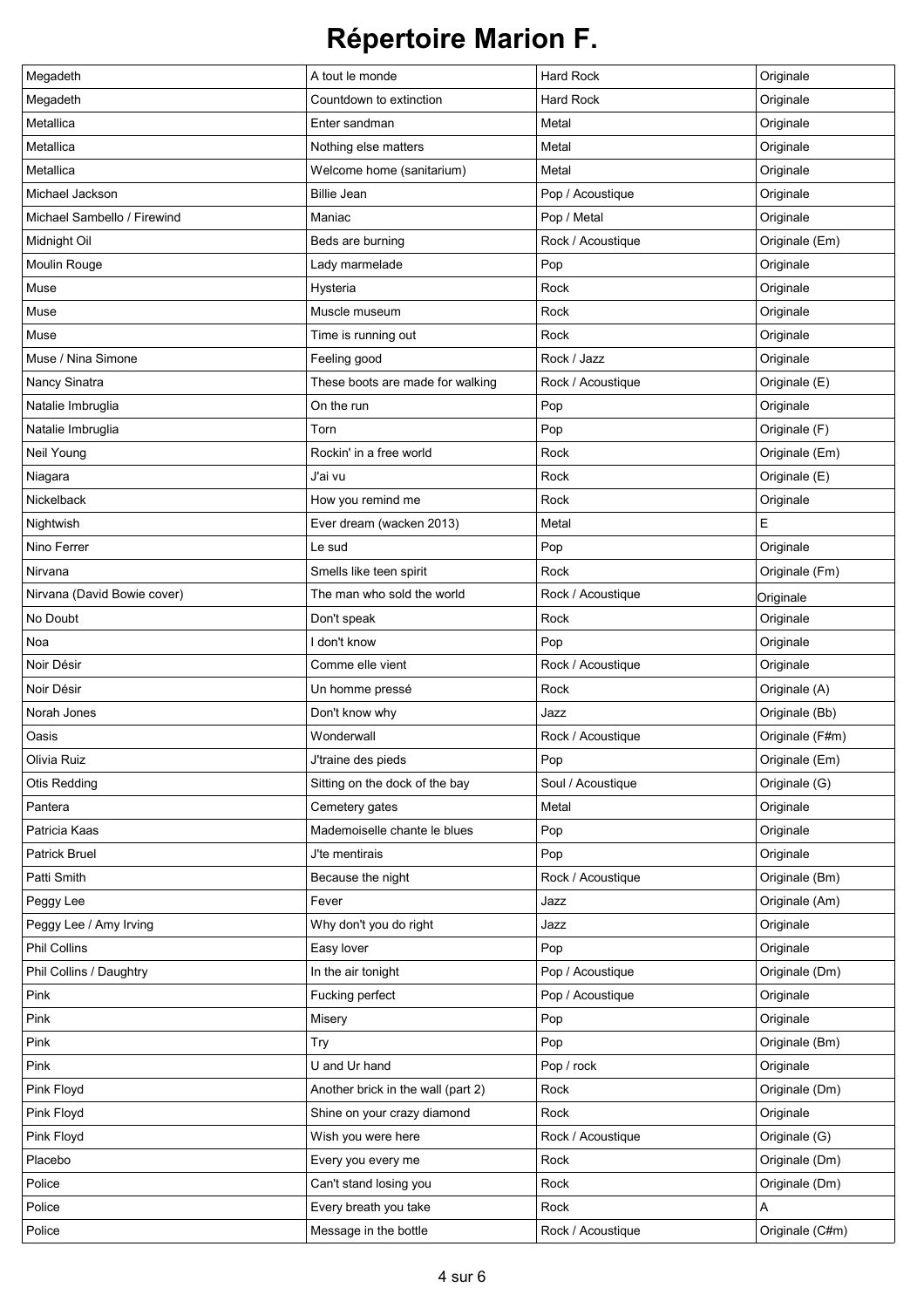| Police                          | Roxanne                          | Rock                           | Originale ou plus bas |
|---------------------------------|----------------------------------|--------------------------------|-----------------------|
| <b>Pretty Maids</b>             | Love games                       | <b>Hard Rock</b>               | Originale             |
| <b>Pretty Reckless</b>          | Make me wanna die                | Rock                           | Originale             |
| Prince                          | <b>Kiss</b>                      | Pop / Acoustique               | Originale             |
| Queen                           | <b>Bohemian Rhapsody</b>         | Rock                           | Originale             |
| Queen                           | The show must go on              | Rock                           | Originale             |
| Queen                           | We are the champions             | Rock                           | Originale             |
| Queen                           | Who wants to live forever        | Rock                           | Originale             |
| Radiohead                       | Creep                            | Rock / Acoustique              | Originale (G)         |
| Radiohead                       | High and dry                     | Rock                           | Originale             |
| Rage Against The Machine        | Killing in the name              | Metal                          | Originale             |
| Randy Crawford                  | Streetlife                       | Soul                           | Originale             |
| Rasmus                          | In the shadows                   | Rock                           | Originale             |
| Ray Charles                     | Georgia on my mind               | <b>Blues</b>                   | Originale             |
| Rebecca Flack                   | Killing me softly                | Jazz                           | Originale             |
| Red Hot Chili Peppers           | Californication                  | Rock                           | Originale (Am)        |
| Rem                             | Losing my religion               | Rock / Acoustique              | Originale (Am)        |
| Renaud / Axel Red               | Manhattan kaboul                 | Pop                            | Originale             |
| Rita Mitsouko                   | Les histoire d'A                 | Pop                            | Originale             |
| Robin Mc Kelle                  | Angel                            | Jazz                           | Originale             |
| Robin Mc Kelle                  | Lonely avenue                    | Jazz                           | Originale             |
| Roger Glover / Ronnie James Dio | Love is all                      | Rock / Acoustique              | A#                    |
| <b>Rolling Stones</b>           | Angie                            | Rock                           | Originale             |
| <b>Rolling Stones</b>           | Honky tonk women                 | Rock                           | Originale (G)         |
| <b>Rolling Stones</b>           | Miss you                         | Rock / Acoustique              | Originale (Am)        |
| Ronan Keating                   | Father and son                   | Pop                            | Originale             |
| Ronnie James Dio                | Holy diver                       | <b>Hard Rock</b>               | Originale             |
| Rush                            | <b>Bravado</b>                   | <b>Hard Rock</b>               | Originale             |
| Rush                            | The pass                         | <b>Hard Rock</b>               | Originale             |
| Sam Brown                       | Stop                             | Soul                           | Originale ou plus bas |
| Santana                         | Black magic woman (texte adapté) | Rock                           | Originale (Dm)        |
| Sarah Mac Lachlan               | Angel                            | Pop                            | Originale             |
| Saxon                           | Ride like the wind               | <b>Hard Rock</b>               | Originale             |
| Scorpions / Sonata Artica       | Still loving you                 | Hard Rock / Acoustique / Metal | Originale (G#m) / Gm  |
| Serge Gainsbourg                | Le poinçonneur des lilas         | Pop                            | Originale             |
| Silverchair                     | Ana's song                       | Rock                           | Originale             |
| Sinsemilia                      | Tout le bonheur du monde         | Reggae                         | Originale             |
| <b>Skunk Anansie</b>            | Because of you                   | Rock                           | Originale (Bm)        |
| <b>Skunk Anansie</b>            | Hedonism                         | Rock                           | Originale (Fm)        |
| <b>Snow Patrol</b>              | Chasing car                      | Rock                           | Originale (A)         |
| Starmania                       | <b>Banlieue Nord</b>             | Pop / rock                     | Originale             |
| Starmania                       | Le monde est stone               | Pop                            | Originale ou plus bas |
| Stephan Eicher                  | Des hauts des bas                | Pop                            | Originale (G)         |
| Stevie Wonder                   | Superstition                     | Funk                           | E / Originale (Eb)    |
| Sting                           | I can't stop thinking about you  | Rock                           | Originale (Bbm)       |
| Sting                           | It's probably me                 | Jazz                           | Originale (Em)        |
| Survivor                        | Eye of the tiger                 | Hard Rock                      | Originale             |
| Symphony X                      | Sacrifice                        | <b>Metal Progressif</b>        | Originale             |
| Symphony X                      | When all is lost                 | <b>Metal Progressif</b>        | Originale             |
| System of a down                | Chop suey                        | Metal                          | Originale             |
|                                 |                                  |                                |                       |